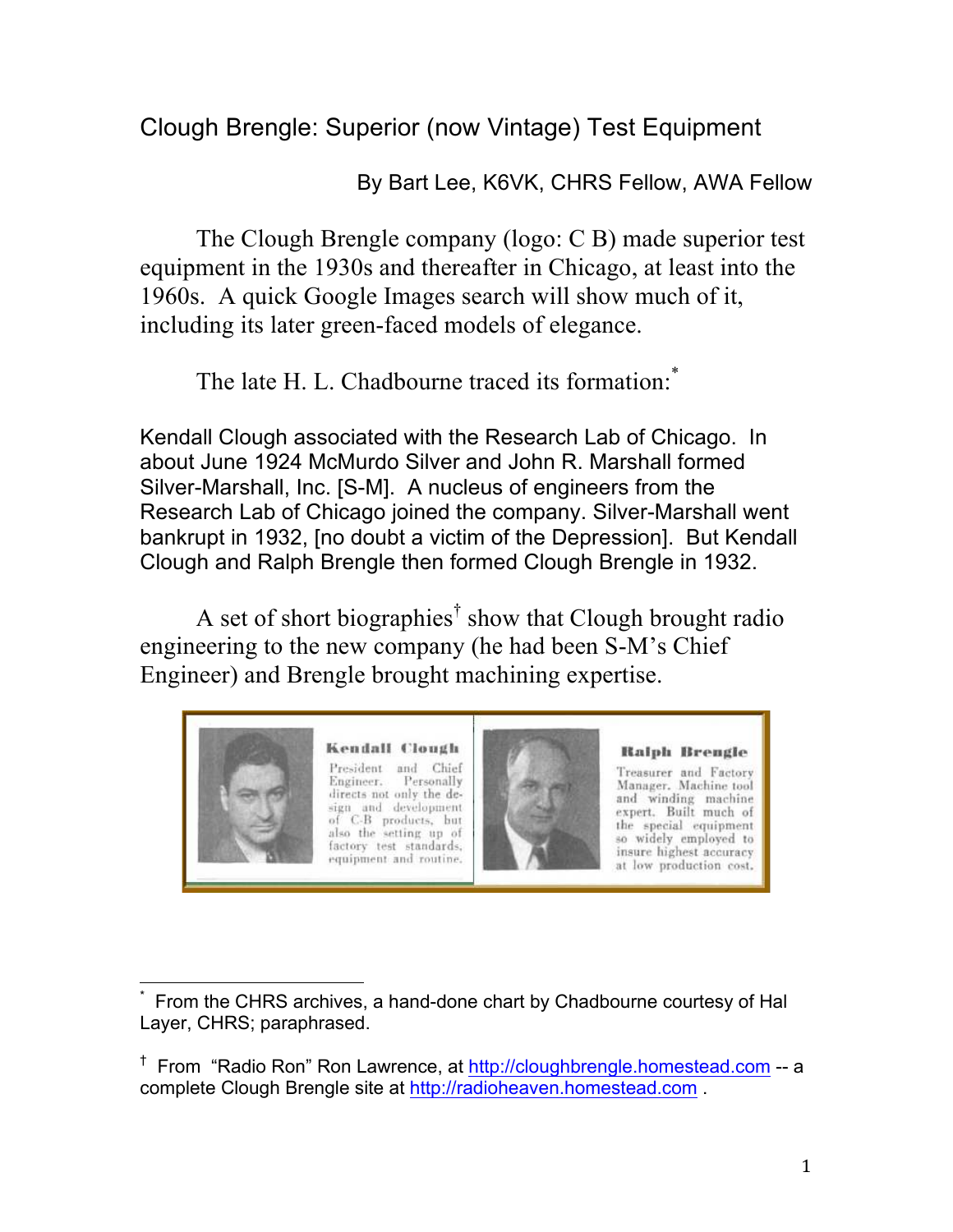In July 1937, C B hired a University Ph. D (Dr. Maxwell R. Krasno), according to *Physics News*, for development work. In addition to test equipment, the company also made at least one transmitter for the government, for the Forest Service:‡



Occasionally, some "C B" equipment shows up on the West Coast, and even at CHRS. For example:



An early oscilloscope "CRA"; Bart Lee Collection and Photo

 

<sup>‡</sup> Restoration of the Model 87 Clough Brengle transmitter by Ron Lawrence https://projfiles.antiquewireless.org/home/restoration#h.k2lo4i1tff7g